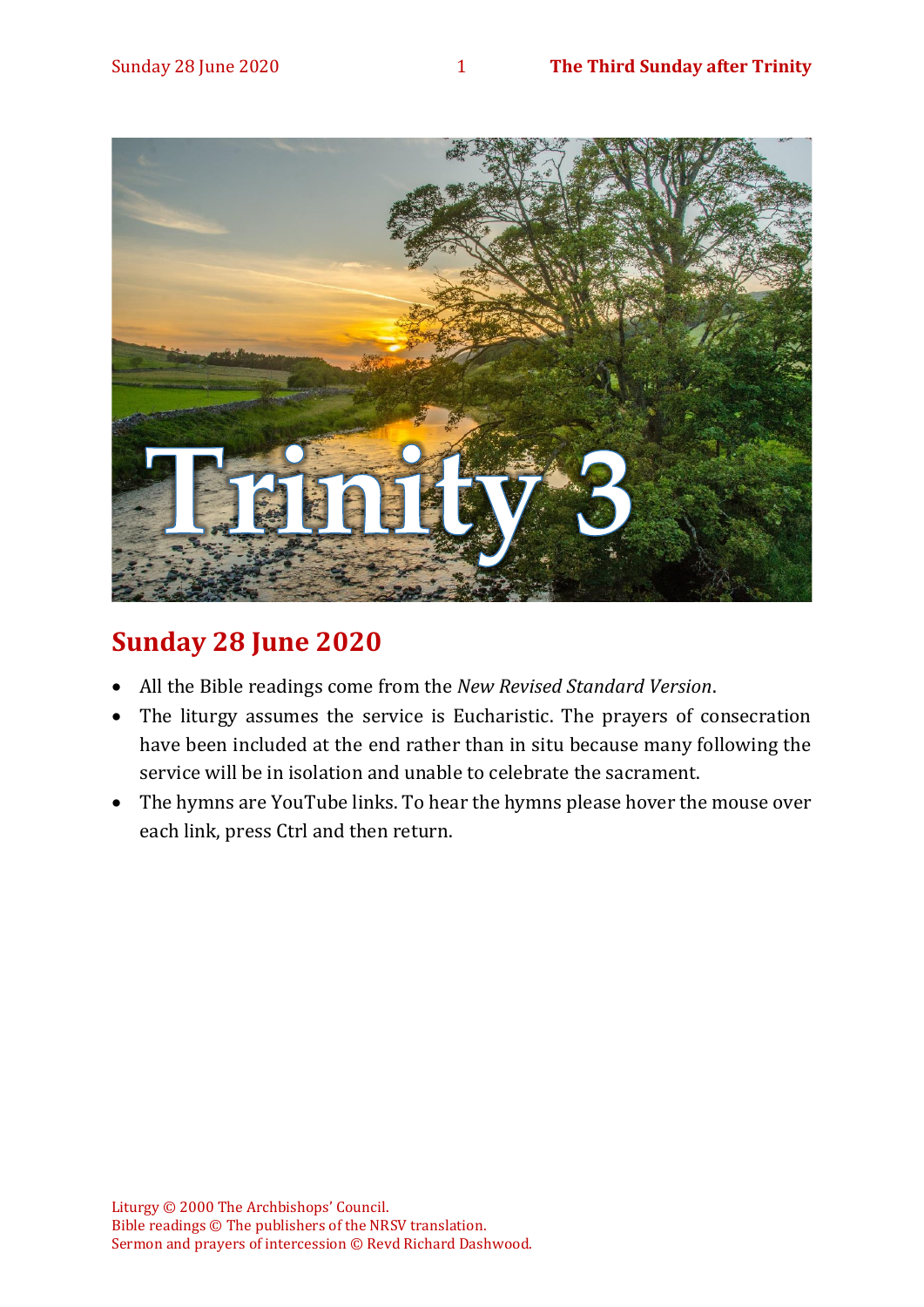# **Introduction and welcome**

HYMN 1 **[All I once held dear](https://www.youtube.com/watch?v=oxpPIa-BskY)** (click on this link to hear the hymn)

# **The Welcome**

In the name of the Father, and of the Son, and of the Holy Spirit

All **Amen.**

The Lord be with you

All **And also with you.**

## **The Preparation**

All **Almighty God,**

**to whom all hearts are open, all desires known, and from whom no secrets are hidden: cleanse the thoughts of our hearts by the inspiration of your Holy Spirit, that we may perfectly love you, and worthily magnify your holy name; through Christ our Lord. Amen.**

Our Lord Jesus Christ said:

The first commandment is this: 'Hear, O Israel, the Lord our God is the only Lord. You shall love the Lord your God with all your heart, with all your soul, with all your mind, and with all your strength.'

And the second is this: 'Love your neighbour as yourself.' There is no other commandment greater than these.

On these two commandments hang all the law and the prophets.

#### All **Amen. Lord, have mercy.**

God so loved the world that he gave his only Son Jesus Christ to save us from our sins, to be our advocate in heaven, and to bring us to eternal life. Therefore, let us confess our sins in penitence and faith, firmly resolved to keep God's commandments and to live in love and peace with all.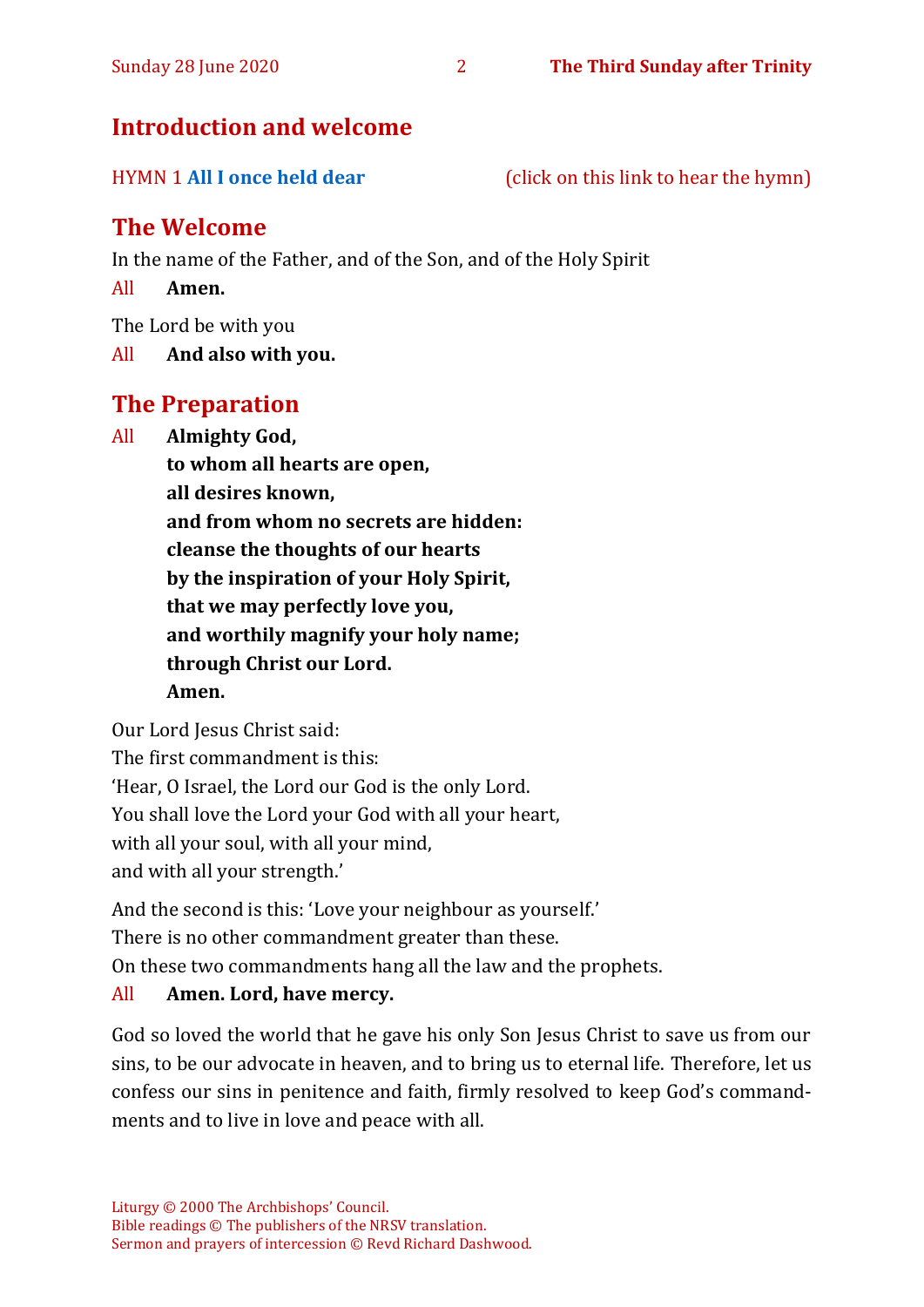All **Almighty God, our heavenly Father, we have sinned against you and against our neighbour in thought and word and deed, through negligence, through weakness, through our own deliberate fault. We are truly sorry and repent of all our sins. For the sake of your Son Jesus Christ, who died for us, forgive us all that is past and grant that we may serve you in newness of life to the glory of your name. Amen.**

Almighty God,

who forgives all who truly repent, have mercy upon you,

pardon and deliver you from all your sins,

confirm and strengthen you in all goodness,

and keep you in life eternal;

through Jesus Christ our Lord.

All **Amen.**

# **The Gloria**

Click **[here](about:blank)** for the tune of this version of the Gloria ('Cwm Rhondda').

All **Glory be to God in Heaven, Songs of joy and peace we bring, Thankful hearts and voices raising, To creation's Lord we sing. Lord we thank you, Lord we praise you, Glory be to God our King: Glory be to God our King. Lamb of God, who on our shoulders, Bore the load of this world's sin; Only Son of God the Father, You have brought us peace within. Lord, have mercy, Christ have mercy, Now your glorious reign begin: Now your glorious reign begin.**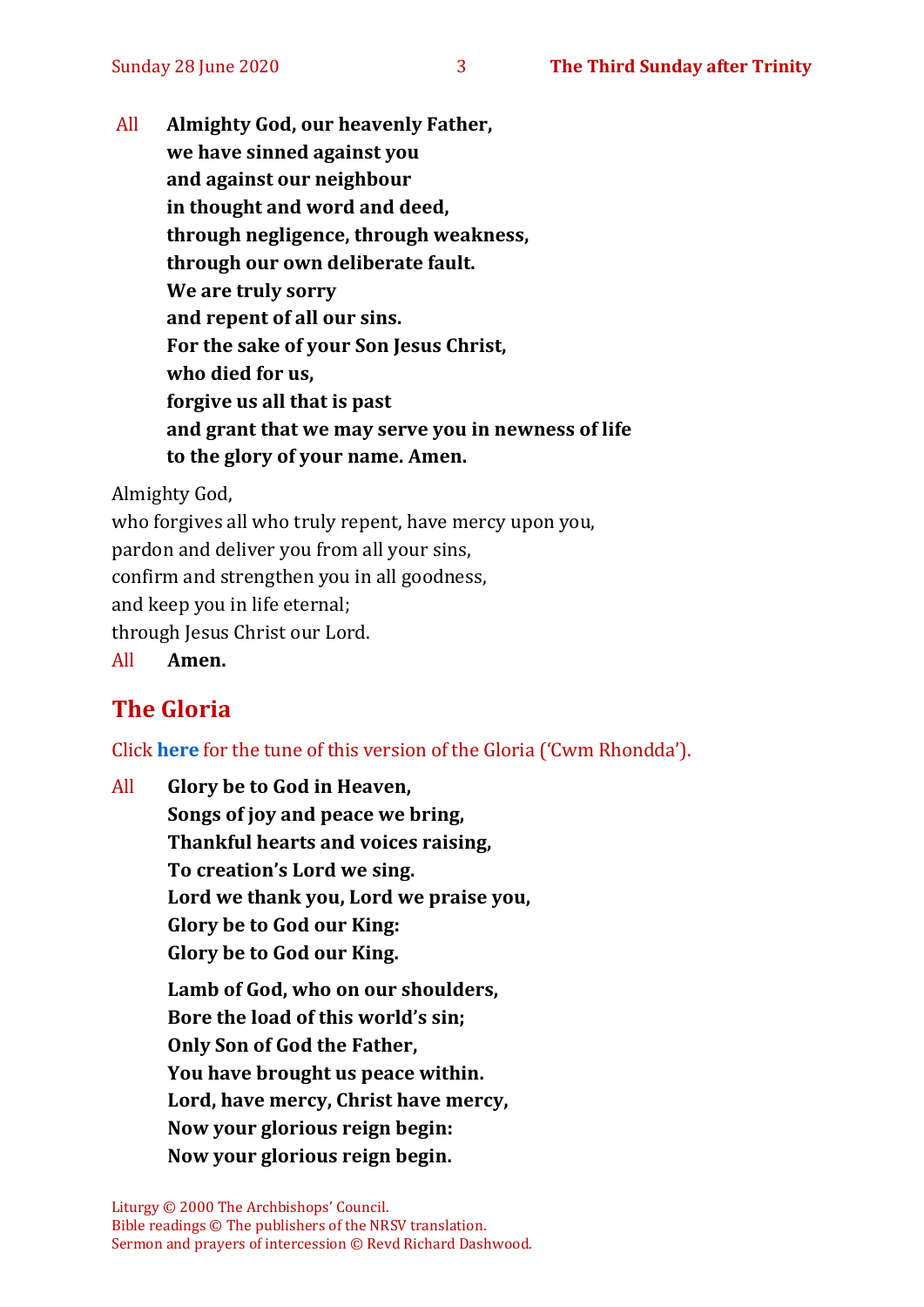**You O Son of God are Holy, You we praise with one accord. None in heav'n or earth is like you, Only you are Christ the Lord. With the Father and the Spirit, Ever worshipped and adored: Ever worshipped and adored.**

# **The Collect for the Third Sunday after Trinity**

God our Saviour, look on this wounded world in pity and in power; hold us fast to your promises of peace won for us by your Son, our Saviour Jesus Christ. All **Amen.**

# **First reading**

A reading from the second book of prophecy of Jeremiah

Then the prophet Jeremiah replied to the prophet Hananiah before the priests and all the people who were standing in the house of the Lord. He said, 'Amen! May the Lord do so! May the Lord fulfil the words you have prophesied by bringing the articles of the Lord's house and all the exiles back to this place from Babylon.

Nevertheless, listen to what I have to say in your hearing and in the hearing of all the people: From early times the prophets who preceded you and me have prophesied war, disaster and plague against many countries and great kingdoms. But the prophet who prophesies peace will be recognized as one truly sent by the Lord only if his prediction comes true.' *Jeremiah 28:5-9* 

This is the Word of the Lord

All **Thanks be to God.**

# **Second reading**

A reading from St Paul's Letter to the Romans

Do not let sin exercise dominion in your mortal bodies, to make you obey their passions. No longer present your members to sin as instruments of wickedness, but present yourselves to God as those who have been brought from death to life, and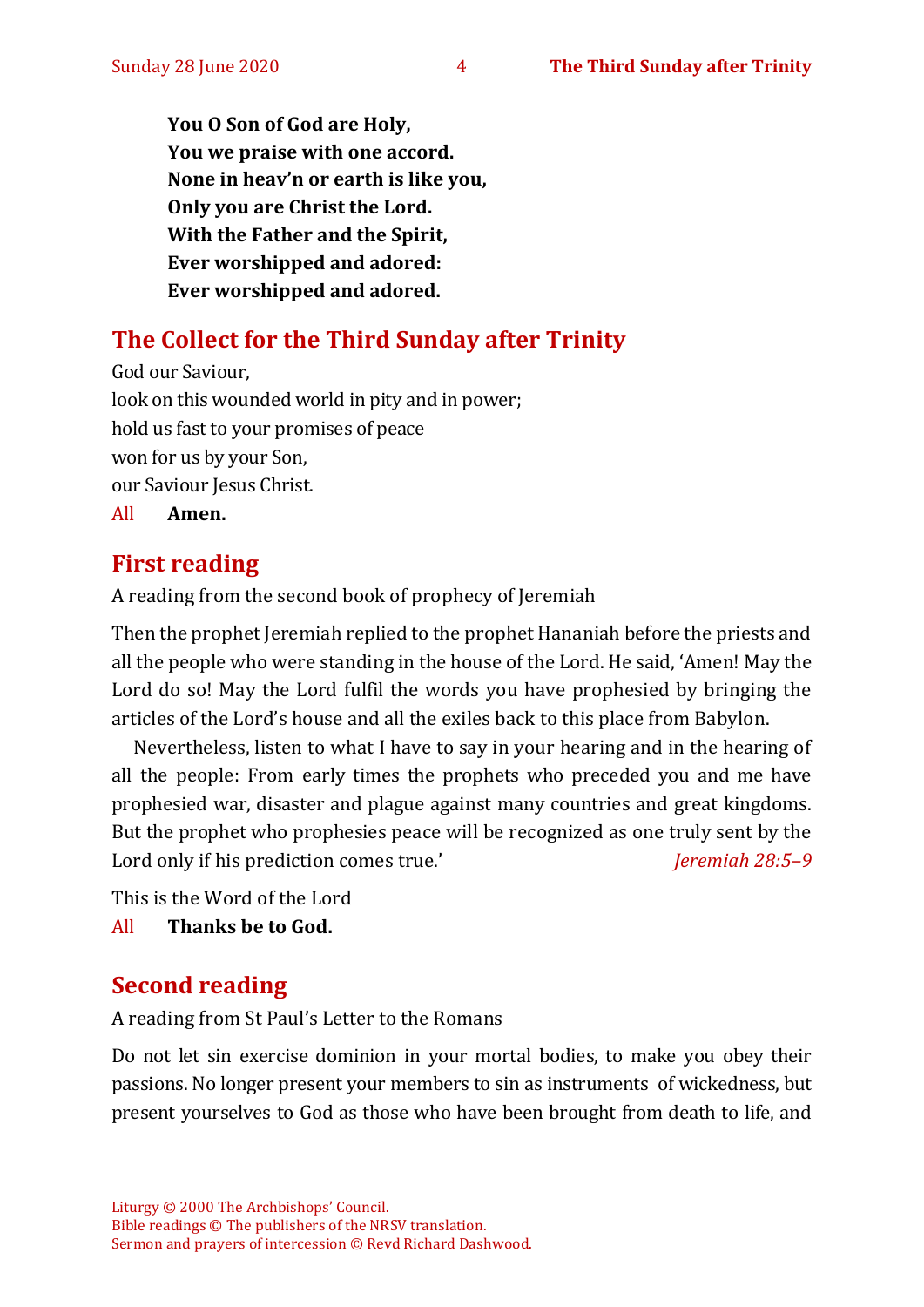present your members to God as instruments of righteousness. For sin will have no dominion over you, since you are not under law but under grace.

What then? Should we sin because we are not under law but under grace? By no means! Do you not know that if you present yourselves to anyone as obedient slaves, you are slaves of the one whom you obey, either of sin, which leads to death, or of obedience, which leads to righteousness? But thanks be to God that you, having once been slaves of sin, have become obedient from the heart to the form of teaching to which you were entrusted, and that you, having been set free from sin, have become slaves of righteousness.

I am speaking in human terms because of your natural limitations. For just as you once presented your members as slaves to impurity and to greater and greater iniquity, so now present your members as slaves to righteousness for sanctification. When you were slaves of sin, you were free in regard to righteousness. So what advantage did you then get from the things of which you now are ashamed? The end of those things is death. But now that you have been freed from sin and enslaved to God, the advantage you get is sanctification. The end is eternal life. For the wages of sin is death but the free gift of God is eternal life in Christ Jesus our Lord. *Romans 6:12–end* 

This is the Word of the Lord

All **Thanks be to God.**

HYMN 2 **[He is Lord! He is Lord!](https://www.youtube.com/watch?v=wuLLcjDCKbg)** (please click on this link to hear the hymn)

# **Gospel reading**

Hear the Gospel of our Lord Jesus Christ according to Matthew

#### All **Glory to you O Lord.**

Jesus said, 'Whoever welcomes you welcomes me, and whoever welcomes me welcomes the one who sent me. Whoever welcomes a prophet in the name of a prophet will receive a prophet's reward; and whoever welcomes a righteous person in the name of a righteous person will receive the reward of the righteous; and whoever gives even a cup of cold water to one of these little ones in the name of a disciple—truly I tell you, none of these will lose their reward.' *Matthew 10:40–42*

This is the Gospel of the Lord

#### All **Praise to you O Christ.**

## **Sermon**

Sometimes when we read the Bible it can be hard work to make sense of what the

Liturgy © 2000 The Archbishops' Council. Bible readings © The publishers of the NRSV translation. Sermon and prayers of intercession © Revd Richard Dashwood.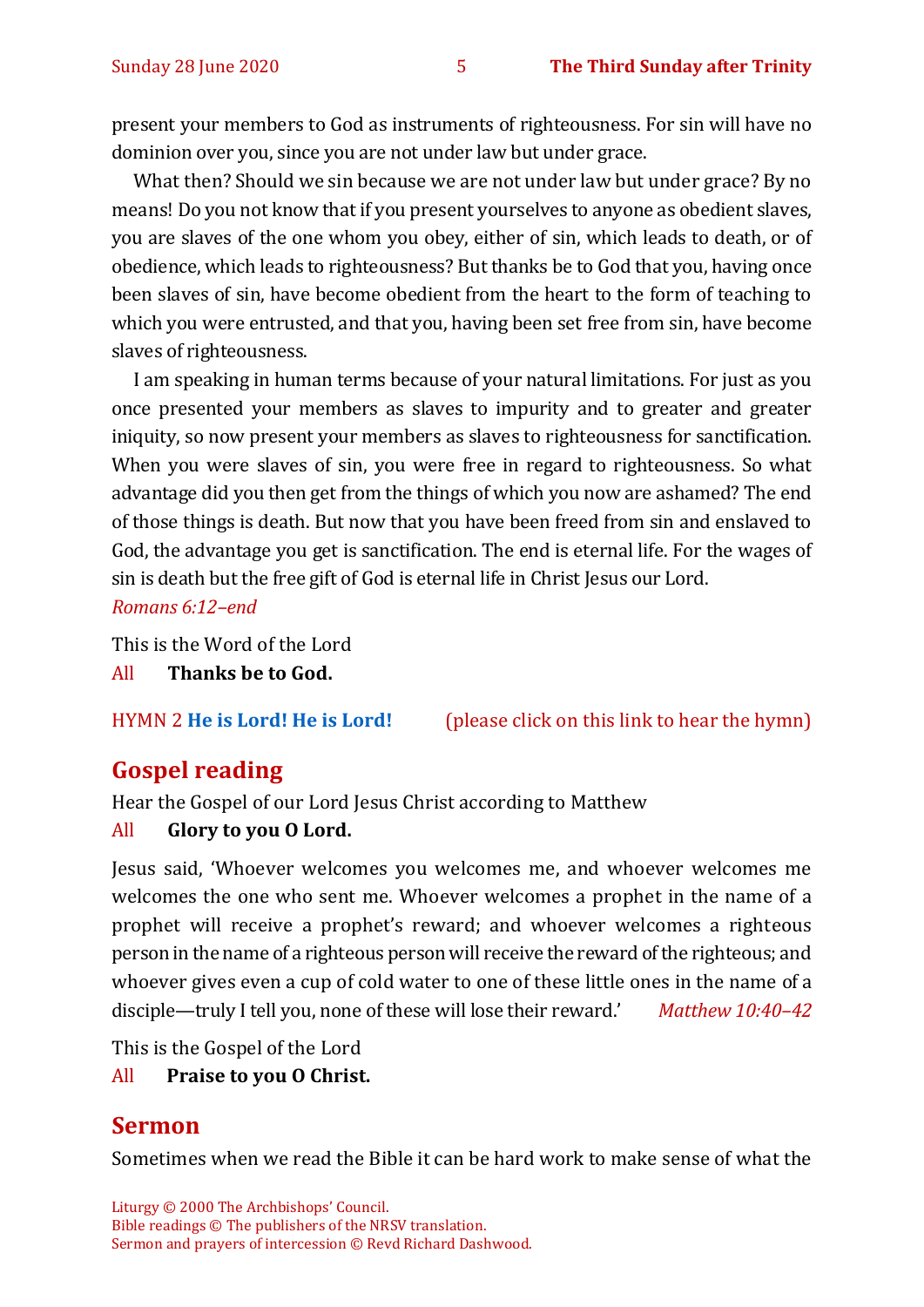text is about. In particular it can often be difficult to see how a passage might be relevant to us today. Sometimes this is due to the obscure terminology or to complex phrases. Sometimes it might be due to the great age of the texts and the social, political or ethical struggles they depict that seem utterly alien to us now.

Happily though, there are passages where we are given a clearer meaning. The advice or instruction, be it moral or spiritual, is easier to grasp. Such is the case with our readings today. Our Gospel passage is taken from a longer discourse where Jesus is giving his disciples their marching orders. Having been with them for some time and having taught them much, he now sends them out on their first teaching missions. This passage in effect takes us right back to the beginning of Christian missionary work and this is relevant today because each and every single one of us is called to take part in the mission of God. It is a mission of teaching, preaching, healing, peace-making and transforming the world. It's a mission which emphatically does not belong just to the clergy (heaven help us if it did!) We are all called to serve this cause of building up the Kingdom of God. There are of course many and varied ways of doing it. The Anglican Church has for many years talked about 'five marks of mission': proclaiming the gospel, teaching and baptising, offering loving service to those in need, standing against violence and injustice and caring for God's creation. These are all necessary, some of them even more so in our present crisis. I urge you to think prayerfully about how you can best fulfil your role in this great mission.

The advice we are given in today's reading concerns our interactions with others. The theme might be expressed with those old sayings 'actions speak louder than words' and 'by one's deeds will you know them.' It is what we do that reveals who we are. If we welcome others, we welcome God. If we are open to the Gospel, then we receive its grace. If we do good deeds to others—Jesus even suggests something as simple as the giving of a drink—in the name of God, then we are serving God's mission and we have a place in the Kingdom. We are called to act with integrity.

The idea is also present in our reading from St Paul. The Letter to the Romans has much to say about Law and Grace and the discussion is often tough to follow. What he was getting at was this: The Old Testament Laws contain much that is beautiful and ethically inspiring; avoid murder, theft and false witness, be compassionate to the poor, the widows, the orphans and the refugees. They also contain large amounts of complex purity rules. It was hard to follow them all. This means that it was easy to become smug and self-righteous if you managed it. Hence the scribes and the pharisees tended to look down on those who weren't up to the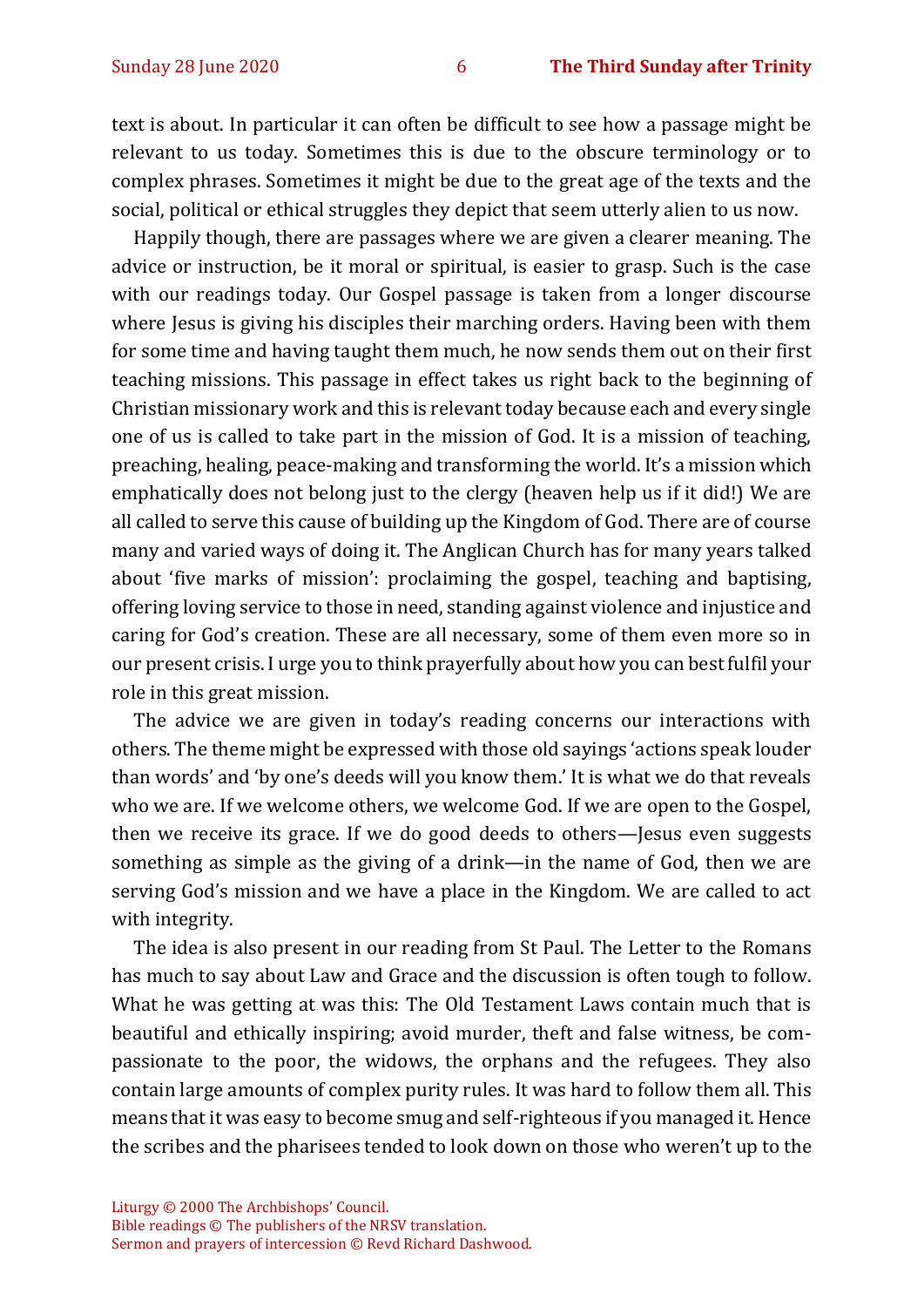mark. In other words, they were keeping the letter of God's law but breaking the spirit of it by lacking in charity toward their brothers and sisters. So Paul realised that the Law was a flawed way of building up God's Kingdom. He also realised that the Law wasn't needed any more. God became a human person in Jesus Christ. He taught us how to live as God wants us to. Crucially he modelled that life himself. He taught the ignorant, healed the sick, defended the poor, stood up for justice, and went to his death out of faithfulness to God's mission. Christ's resurrection is the sign of new life in a new creation which is a poetic way of saying that God has taken the initiative to start putting right all that is wrong with the world. Our calling is to participate in this work. For St Paul, when we identify ourselves with Jesus Christ, we become part of this new creation, at least so long as we actually try to live according to the principles we believe in.

So, in summary, our reading and our Gospel today are inviting us to get involved in God's work and make a meaningful difference. We have been offered God's free gift which is the promise of new life in Christ. What we must do now is to live our lives in a way that shows that we have accepted that gift.

# **The Creed**

Do you believe and trust in God the Father, the source of all being and life, the one for whom we exist?

#### All **We believe and trust in him.**

Do you believe and trust in God the Son, who took our human nature, died for us and rose again?

#### All **We believe and trust in him.**

Do you believe and trust in God the Holy Spirit, who gives life to the people of God and makes Christ known in the world?

#### All **We believe and trust in him.**

This is the faith of the Church.

All **This is our faith. We believe and trust in one God, Father, Son and Holy Spirit. Amen.**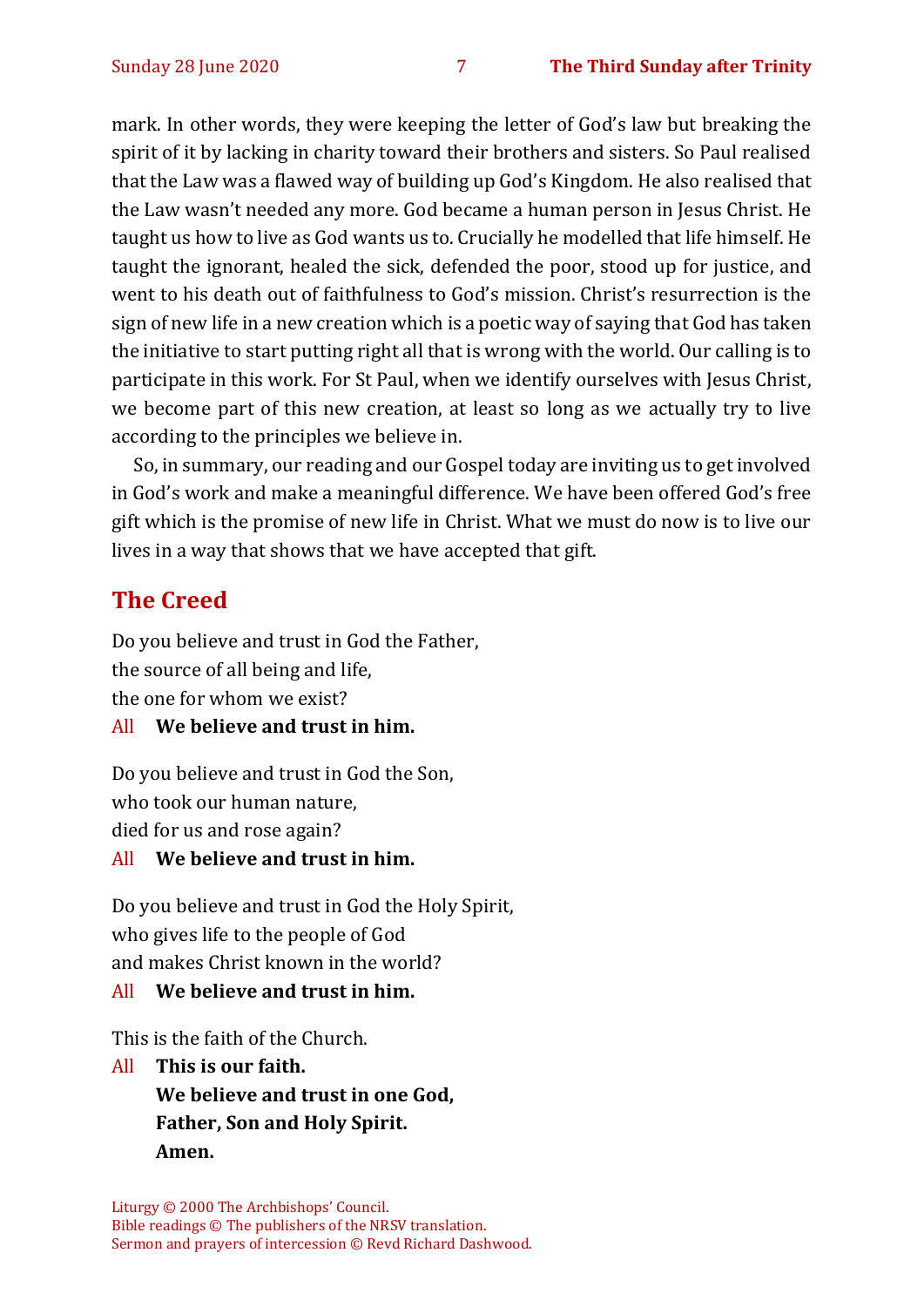# **Prayers of intercession**

In the power of the spirit and in union with Christ, let us pray to the Father.

Lord our God we pray for your blessing upon your church gathered throughout the world, upon all Bishops, priests and deacons and all faithful lay people. We commend to your mercy and protection all our brothers and sisters in Christ, especially those who risk persecution for their faith.

Lord in your mercy

#### All **hear our prayer**

Lord we pray for your blessing upon all Christian charities and all Christian missionaries. We ask you to guide and inspire all those who labour to build up your Kingdom in this world. Give us the courage to join in with this great work.

Lord in your mercy

#### All **hear our prayer**

We pray in thanksgiving for the beauty of the creation and we repent of our failures to take care of it. Bring healing to the natural world we pray and teach us Lord to be better stewards of all that you have made.

Lord in your mercy

#### All **hear our prayer**

We pray for the nations of the world, for justice and liberty within them and for peace between them. We pray for an end to all forms of armed conflict and for help for those who suffer as a result of war.

Lord in your mercy

#### All **hear our prayer**

We pray for all the victims of the Covid 19 pandemic, both those who have died and those who are suffering the effects of this illness. Grant we pray O Lord a swift end to this epidemic and recovery of health to all those afflicted.

Lord in your mercy

#### All **hear our prayer**

We pray for all the sick whatever their illnesses or injuries may be, naming especially *N* ... We ask Lord that you send comfort, peace and healing on them and their loved ones. We pray for our NHS and healthcare workers around the world. Give them courage and fortitude at this time. We pray so that men and women will continue to be graced with the gifts to serve others in the medical profession. Lord in your mercy

#### All **hear our prayer**

Liturgy © 2000 The Archbishops' Council. Bible readings © The publishers of the NRSV translation. Sermon and prayers of intercession © Revd Richard Dashwood.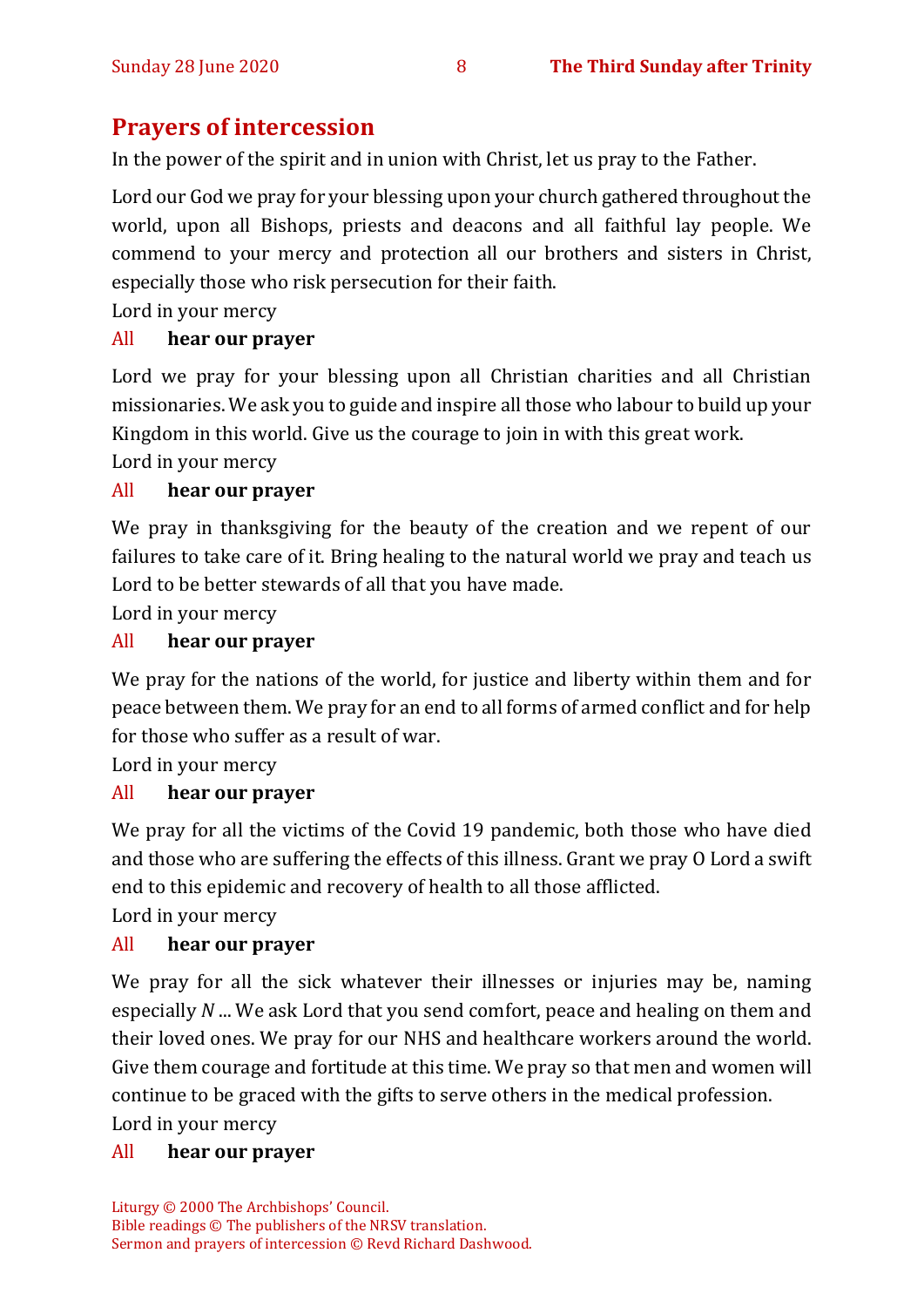We remember before God all those known to us who have died and in particular we name *N …* Rest eternal grant unto them O Lord and let light perpetual shine upon them. May they rest in peace and rise in glory. Amen

#### **Merciful Father,**

All **accept these prayers for the sake of your Son, our Saviour Jesus Christ. Amen.**

# **The peace**

The fruit of the Spirit is love, joy and peace.

The peace of the Lord be always with you,

All **And also with you. Alleluia!**

HYMN 3 **[Jesus, name above all names](https://www.youtube.com/watch?v=JEBAHFFJdW8)** (please click on this link to hear the hymn)

The liturgy of the Communion Service appears below

# The Dismissal

The Lord bless you and keep you. The Lord make his face to shine upon you and be gracious to you. The Lord lift up the light of his countenance upon you and give you his peace; and the blessing of God the Almighty: Father, Son, and Holy Spirit, be with you now and remain with you always. All **Amen.**

HYMN 4 **[Lord, for the years](https://www.youtube.com/watch?v=MkTrFQLy6js)** (please click on this link to hear the hymn)

Go in peace to love and serve the Lord.

# All **In the name of Christ. Amen.**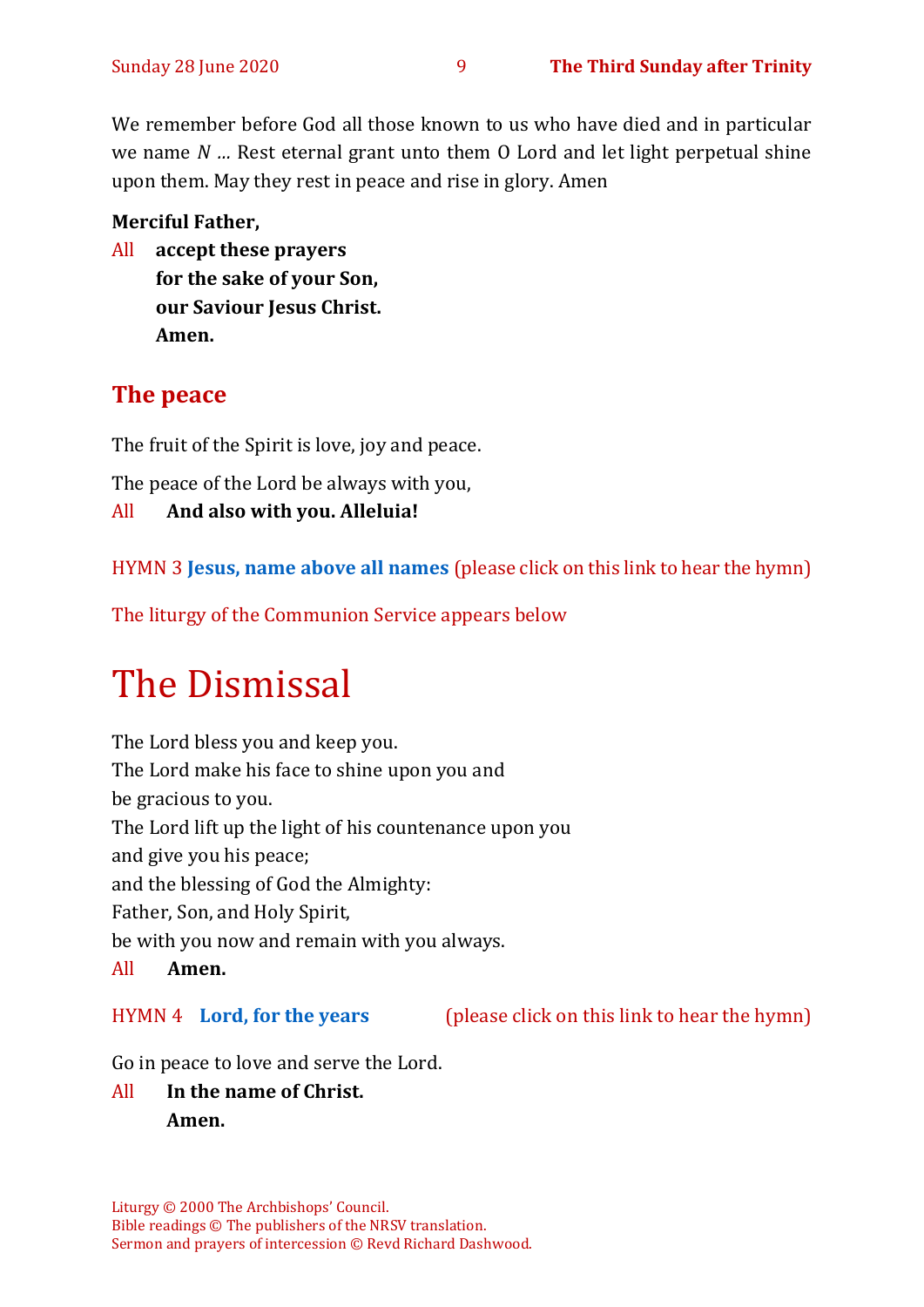# The Liturgy of the Sacrament

# Eucharistic Prayer (prayer E)

The Lord be with you

### All **and also with you.**

Lift up your hearts.

#### All **We lift them to the Lord.**

Let us give thanks to the Lord our God.

### All **It is right to give thanks and praise.**

Father, you made the world and love your creation. You gave your Son Jesus Christ to be our Saviour. His dying and rising have set us free from sin and death. And so we gladly thank you, with saints and angels praising you, and saying,

All **Holy, holy, holy Lord, God of power and might, heaven and earth are full of your glory. Hosanna in the highest. Blessed is he who comes in the name of the Lord. Hosanna in the highest.**

We praise and bless you, loving Father, through Jesus Christ, our Lord; and as we obey his command, send your Holy Spirit, that broken bread and wine outpoured may be for us the body and blood of your dear Son.

On the night before he died he had supper with his friends and, taking bread, he praised you. He broke the bread, gave it to them and said: Take, eat; this is my body which is given for you; do this in remembrance of me.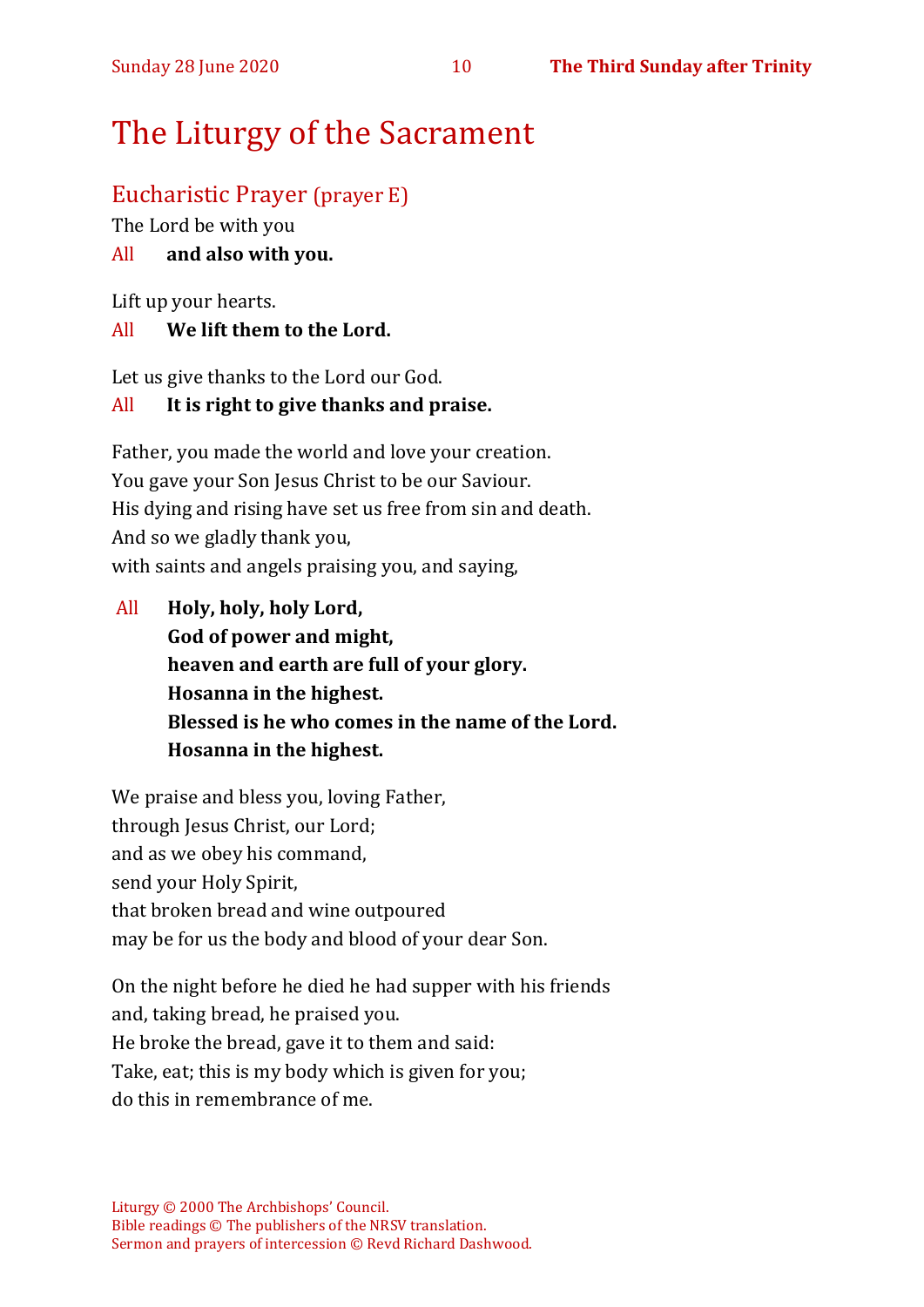When supper was ended he took the cup of wine. Again he praised you, gave it to them and said: Drink this, all of you; this is my blood of the new covenant, which is shed for you and for many for the forgiveness of sins. Do this, as often as you drink it, in remembrance of me.

So, Father, we remember all that Jesus did, in him we plead with confidence his sacrifice made once for all upon the cross.

Bringing before you the bread of life and cup of salvation, we proclaim his death and resurrection until he comes in glory.

Great is the mystery of faith:

All **Christ has died. Christ is risen. Christ will come again.**

Lord of all life, help us to work together for that day when your kingdom comes and justice and mercy will be seen in all the earth.

Look with favour on your people, gather us in your loving arms and bring us with all the saints to feast at your table in heaven.

Through Christ, and with Christ, and in Christ, in the unity of the Holy Spirit, all honour and glory are yours, O loving Father, for ever and ever.

#### All **Amen.**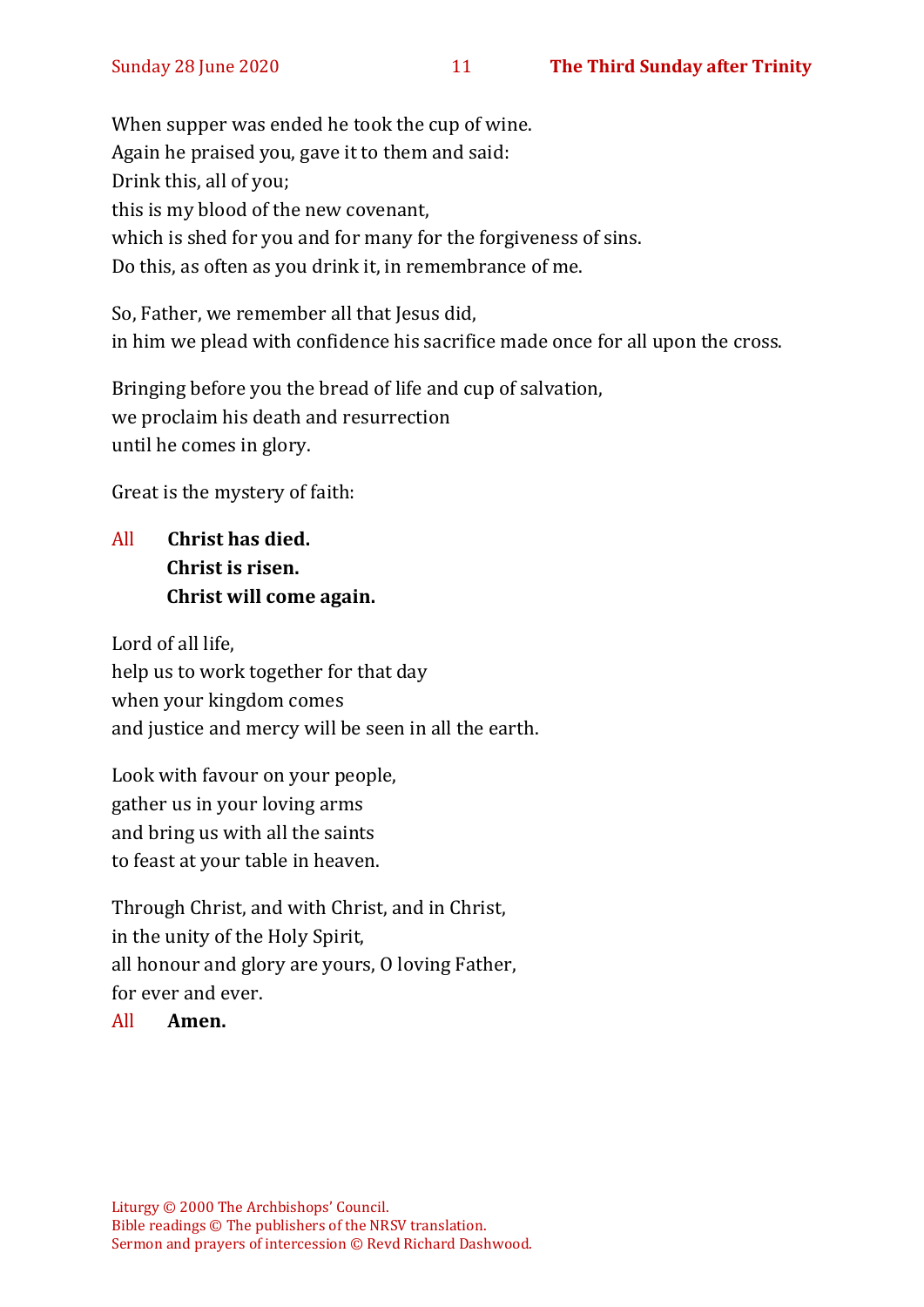# The Lord's Prayer

As our Saviour taught us, so we pray

All **Our Father in heaven, hallowed be your name, your kingdom come, your will be done, on earth as in heaven. Give us today our daily bread. Forgive us our sins as we forgive those who sin against us. Lead us not into temptation but deliver us from evil. For the kingdom, the power,** 

**and the glory are yours now and for ever. Amen.**

# Breaking of the Bread

We break this bread to share in the body of Christ.

- All **Though we are many, we are one body, because we all share in one bread.**
- All **Lamb of God,**

**you take away the sin of the world, have mercy on us.**

**Lamb of God, you take away the sin of the world, have mercy on us.**

**Lamb of God, you take away the sin of the world, grant us peace.**

Draw near with faith. Receive the body of our Lord Jesus Christ which he gave for you, and his blood which he shed for you. Eat and drink in remembrance that he died for you, and feed on him in your hearts by faith with thanksgiving.